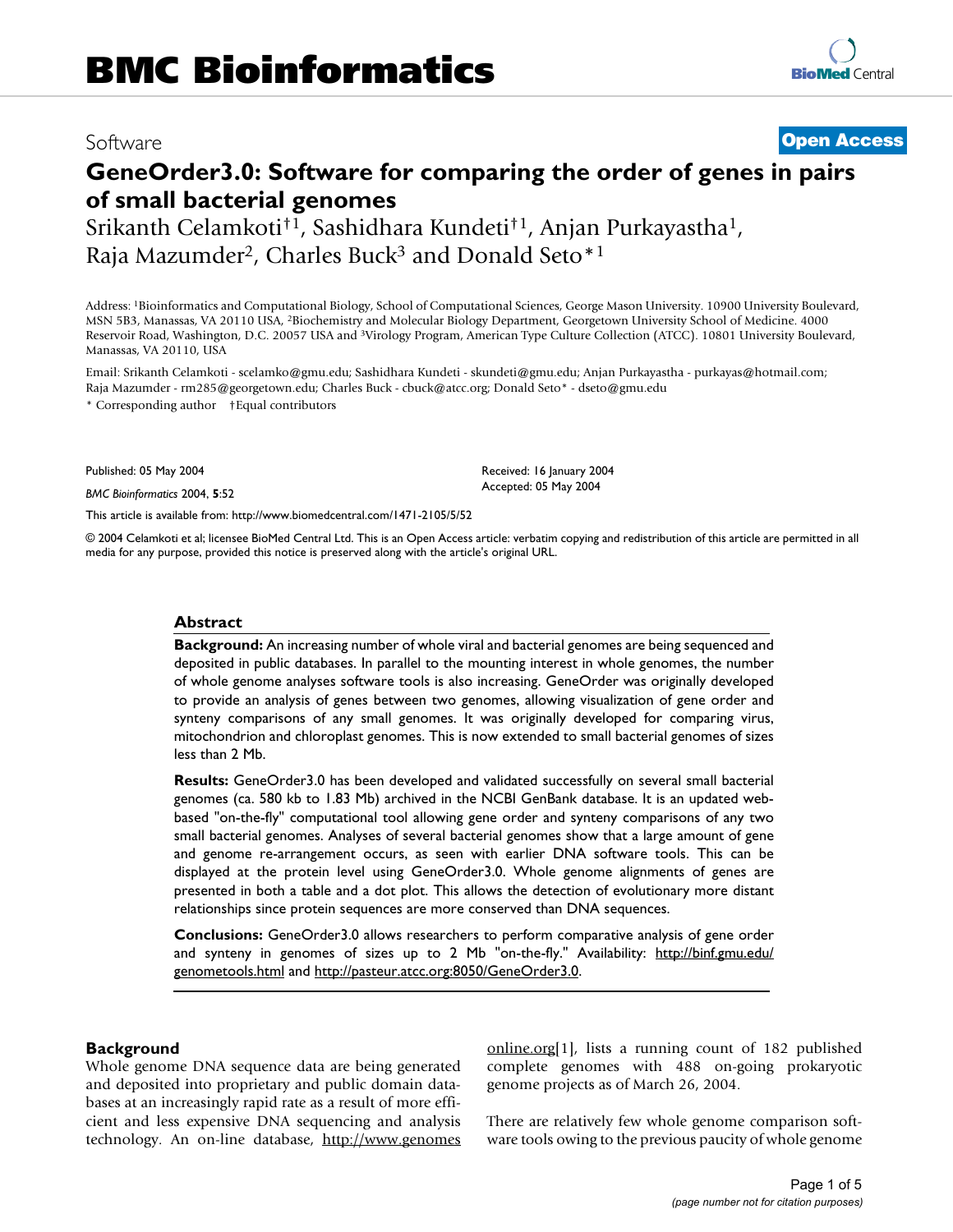data. However, there are a growing number of these tools available, and along with earlier versions of GeneOrder and CoreGenes [2-4], there is increasing interest in developing software comparing the gene order and synteny of whole genomes at the gene level, as evidenced by two recent publications [5,6].

As genome sequencing projects are completed, greater scientific curiosity and attention focuses on the analysis and data mining of these whole genomes. In turn, this stimulates additional interest in obtaining and analyzing more and diverse genomes, as seen currently with the increase in software tools development. As a necessary complement to understanding these large data sets, bioinformatics and whole genome informatics must provide software tools that allow mining of gene and putative gene data at this whole genome level [7-13]. Key software challenges include developing platform-independent, interactive and user-friendly tools that are flexible and useful for research. These are either currently being developed or are available to perform comparative genomics at different levels of biological complexity.

There are several genome analysis tools and database extant. Software such as STRING (EMBL; [http://](http://string.embl.de/) [string.embl.de/](http://string.embl.de/)) [10] and KEGG (Kyoto University Bioinformatics Centre; [http://www.genome.ad.jp/kegg/\)](http://www.genome.ad.jp/kegg/) [11] are web resources and databases that offer information on proteins, as well as provide tools for the analysis of proteins at the functional level. They also offer useful genome comparison tools.

STRING is a database comprising orthologous proteins and predicted functional interactions between proteins in prokaryotes. It identifies functional interactions from various lines of evidence, both computational and experimental. However, STRING does not perform gene order analysis. KEGG is a database comprising various levels of biological information. At the lowest level, it contains information on gene annotation, orthology and whole genome alignments. At the highest levels, it has information on metabolic and functional pathways. KEGG provides pre-computing archived whole genome alignments. Unfortunately, being a pre-computed resource, KEGG is of limited use when performing comparative genomics with a novel or proprietary prokaryotic genomic sequence.

A number of whole genome sequence alignment tools have also been developed over the past few years. Noteworthy among them are MUMmer (TIGR) and AVID (LNBL) [12,13]. MUMmer [http://www.tigr.org/software/](http://www.tigr.org/software/mummer/) [mummer/](http://www.tigr.org/software/mummer/) performs a pair-wise alignment of two large and closely related nucleic acid sequences. It is based on a suffix tree alignment algorithm, which is a departure from

the traditional hashing-based 'generate-and-test' approach. Another tool in this package PROmer performs amino acid alignments of genomic sequences, after a sixframe translation. This is applicable for genome sequences that are too divergent to align at the nucleotide level. Synteny may be inferred from the aligned sequences.

AVID is a global alignment tool, designed to align large genomic regions. The VISTA suite of comparative genomics tools <http://www-gsd.lbl.gov/vista/index.shtml> uses AVID as the alignment program for a range of comparative studies. While both MUMmer and AVID display synteny at the nucleotide and/or the translated amino acid level, they do not display the arrangement of syntenic genes in the aligned genomes. There is an alignment software tool, ACT, which does generate maps (Sanger Centre; <http://www.sanger.ac.uk/Software/ACT/>). It provides alignments of multiple annotated genomic sequences, however the display graphics is complicated. This output is difficult to navigate.

GeneOrder3.0 occupies a unique niche among these whole genome computational tools. It performs a whole genome comparison of two prokaryotes at the level of the coding sequence, without any assumptions of phylogenetic relatedness. The alignment is displayed as the relative arrangement of similar coding sequences between the two species, allowing for easy identification of regions of synteny. All alignments are computed "on-the-fly," thus providing flexibility in running this software, for example, newly acquired genome sequences not yet archived or proprietary sequences not archived in public databases. Plans are in place for storing pre-computed alignments for immediate returns upon subsequent requests. Moreover, GeneOrder3.0 is easy to use for a typical molecular biologist with limited computational experience.

Very recently, reports on two other gene order and synteny identification software have been published [5,6]. These two software programs, GOV ("Gene Order Visualizer;" <http://kishore2.bii.a-star.edu.sg/Gov.html> (not currently accessible 05/17/04) and GeneSyn [ftp://159.149.110.11/](ftp://159.149.110.11/pub/GeneSyn_1.0)  $pub/GeneSyn$  1.0), are reported to identify syntenic genes between two organisms of interest. The GOV software [5] is a web-based site that was inaccessible during the course of this evaluation process. GeneSyn [6] is a Unix-based software that is resident on the user's workstation. It compares the arrangements of genes in multiple genomes; however, it does not include a graphical display. It also requires files to be in a format that is not widely used. Furthermore it is not immediately clear how the genes are compared to one another to identify synteny. Both have deficiencies relative to GeneOrder- both current and past versions.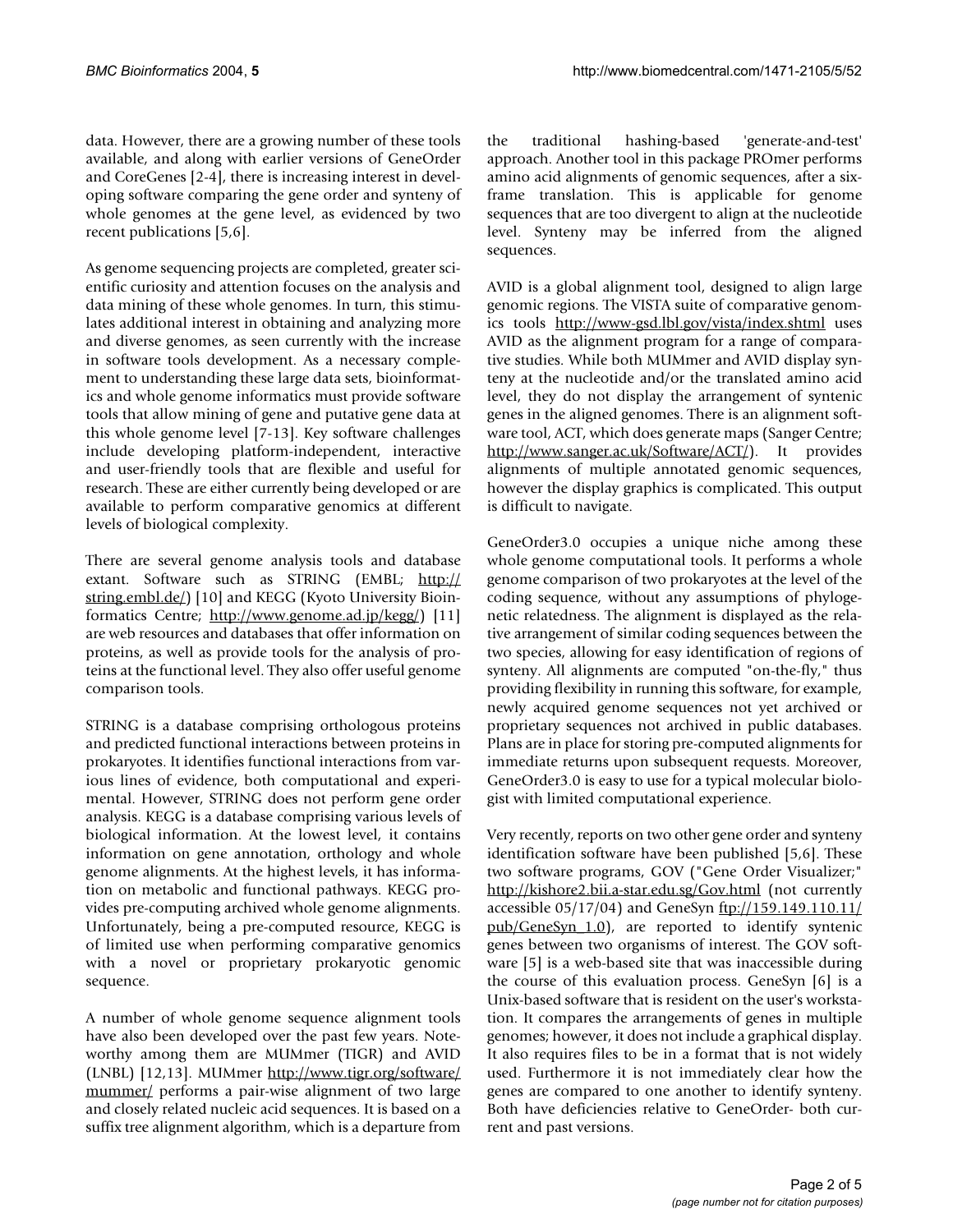In light of the recent publications of whole genome comparative tools, it is clear that one increasingly important approach in comparative genomics is to identify common and related genes (orthologs, paralogs and metalogs) in the organisms, and to study their locations and physical relationships to each other within the genomes. Gene order and synteny are important components of this whole genome examination. These were topics at a workshop on "Gene order dynamics, comparative maps and multigene families" (Sainte-Adele, Quebec on Sept. 22– 25, 2000).

Due to the initial expenses and limitations of the emerging sequencing technology, small genomes were necessarily the first to be compiled and analyzed. These genomes enabled studies which included comparing gene order among fully sequenced genomes of viruses, mitochondria and chloroplasts [14]. Early versions of GeneOrder and CoreGenes were developed to examine these genomes, with input limitations of about 350,000 bases [2-4]. It was understood that larger genomes, particularly the bacterial genomes, are of more interest to the general research community. In response to this, GeneOrder3.0 has been developed to allow researchers to compare the order of genes between two small bacterial genomes up to 2 Mb. Technical difficulties have precluded the application to larger genomes. These are being addressed to allow Gene-Order analyses of 4+Mb genomes. GeneOrder3.0 is a "stepping-stone" that has been tested on full genome sequence data for available small bacterial genomes that are obtainable from the NCBI GenBank database. Its continued application will generate data and results, and elicit comments and suggestions for enhancements from the genome and microbial research communities as part of the evolving nature of software and research tools.

#### **Implementation**

GeneOrder3.0 relies on the BLAST sequence alignment algorithm [12]. The client-sever architecture has been implemented in J2EE technologies (Servlets and Applets), JavaScript and HTML. It uses the 'setdb' and 'BLASTP' programs from WU-BLAST<http://BLAST.wustl.edu>. This software is platform-independent; however, up-to-date versions of web browsers are required in order to run the JavaScript, especially to visualize the graph applet (Ptolemy II). Running times may vary; as an example, a Macintosh Powerbook G4 running Netscape v7.2 analyzed a pair of Mycoplasma genomes in 8 minutes and a pair of Hemophilus genomes in 37 minutes. This is also a function of genome downloading from GenBank. One important caveat: GenBank accession numbers MUST start with "NC\_ ....."

#### **Results and discussion**

GeneOrder3.0 presents "on-the-fly" genome comparisons between two organisms, both as a two-dimensional dot blot graph and as a table, listing the order of similar genes. It is based on BLAST [15]. Hyperlinks are provided from the table, leading to its corresponding "Protein Coding Region" entry in the NCBI database. BLAST scores are collected and parsed into either default or user specified ranges, available in three ranges designated 'highest', 'high' and 'low' values. These high score parameters have been previously discussed in detail [7]. Briefly, these scores are derived from the BLAST comparisons; as an example, gene number 5 of ovine adenovirus OAV287 (U40839) aligns with gene number 5 of human adenovirus HAV12 (X73487) with a BLAST score of 737 (probability of matching by chance of  $4.3 \times 10-77$ ). The default scores are set at [200+) for 'highest,' [100–200) for 'high' and [75–100) for 'low.' The three levels allow the user to identify immediately the best matches as well as probable and possible matches. The low scores matches may not be true matches, but could warrant additional analysis.

GeneOrder3.0 allows for the identification and visualization of gene and genomic re-arrangements in small bacterial genomes. Gene shuffling has been detected by DNA comparison methods on whole genomes. However, GeneOrder allows this comparison to be performed on a protein level. This allows the detection of evolutionary more distant relationships, since protein sequences are more conserved than DNA sequences. In essence, it allows for the alignment and comparison of genomes for which the nucleotide sequences are too divergent to detect similarity. This is a major advantage of GeneOrder.



#### Figure 1

GeneOrder3.0 analysis of *Mycoplasma genitalium*  (NC\_000908) versus *Mycoplasma pneumoniae* (NC\_000912). BLAST scores are set at the defaults of 200, 100 and 75 as represented by the dots, crosses and open squares, respectively.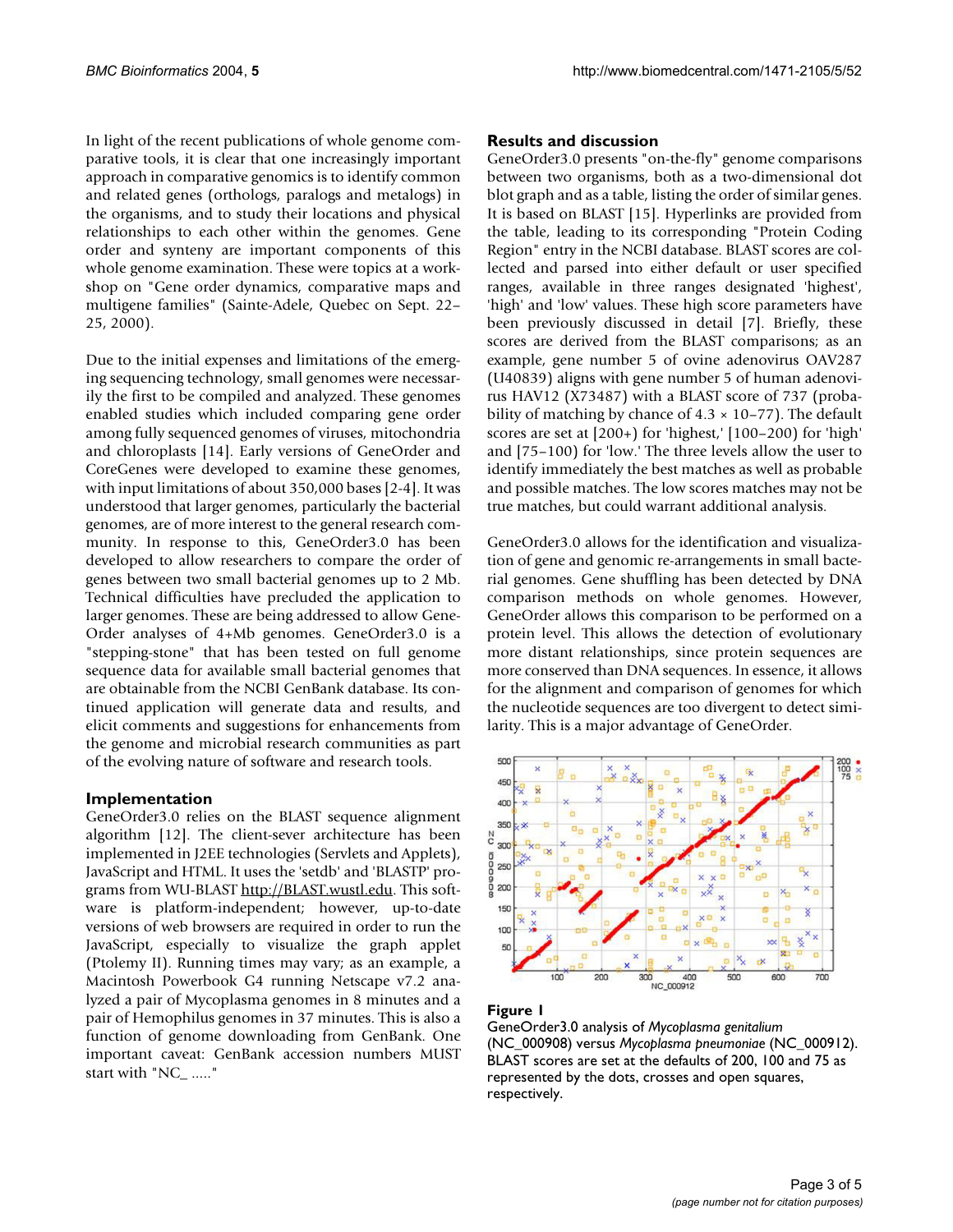### **Applications**

The smallest genomes in the bacterial world belong to the genus Mycoplasma. These bacteria are distinguished by their lack of a cell wall and by their small genome sizes. Sequenced Mycoplasma genomes range in size from ca. 580 kb to 1.35 Mb. Their genomes encode far fewer genes than larger "free-living" bacteria (e.g., *Escherichia coli*). This and other features of the genus make these smaller genomes an intriguing model for early comparative genomic studies and for testing whole genome comparison software, e.g., as a 'stepping stone' to the development of software to analyze much larger genomes. Therefore, for validation, GeneOrder3.0 has been used to analyze pairs of the following sequenced genomes: *Mycoplasma genitalium* (580,074 bases, NC\_000908), *M. pneumoniae* (816,394 bases, NC\_000912), *M. pulmonis* (963,879 bases, NC\_002771), *M. penetrans* (1,358,633 bases, NC\_004432) and *M. gallisepticum* (996,442 bases, NC\_004829). Additionally two other small genome bacteria were also examined: *Ureaplasma Ureyliticum* (751,719 bases, NC 002162) and *Tropheryma whipplei str. Twist* (927,303 bases, NC\_004572). GeneOrder3.0 has been used to compare H. *influenzae* (1,830,136 bases, NC\_000907) to H. *ducreyi* (1,698,955 bases, NC\_002940).

Figure 1 shows an analysis of *M. genitalium* with *M. pneumoniae*. From this display of the relative arrangements of coding sequences we can easily see that gene order and synteny have been largely maintained between the two organisms. Portions of the genomes (specifically genes from '100–300' region of the organisms) have been translocated. There are two large gaps in the diagonal at this region; a perfect diagonal represents perfect synteny. These gaps appear to be a result of translocations of segments of the chromosome. Individual genes that are highly conserved but nevertheless have moved are also seen as red dots (BLAST score 200+) away from the diagonal. In addition, there are several crosses and squares (representing BLAST score ranges of '100–200' and '75–100,' respectively) that putatively represent fast evolving genes, and therefore may be involved in specialized or adaptive functions such as pathogenesis. In addition, genes aligned horizontally or perpendicularly may represent potentially, but not necessarily, related genes. A careful and detailed analysis of the graph generated by GeneOrder3.0 reveals several genes that can be investigated further to understand better the species-specific differences of the two organisms. This allows the researcher to home in on potential reasons of specialization and adaptations.

As with all software and research tools, further work remains to allow more flexibility and usefulness. For example, plans include the important aspect of re-developing the algorithm and software coding to allow efficient and rapid analysis of larger genomes (ca. 4+Mb), currently limited by technical non-trivial difficulties. A database of pre-computed data will be made available so that subsequent identical requests are filled immediately. An alternative to the graph applet will allow users (1) to link each point to a GenBank entry, current available as links from the table, (2) to print the graph directly and (3) to provide "mouse whispers" that allow a brief notation of the gene under the cursor on screen.

#### **Conclusions**

GeneOrder3.0 is a web-accessible whole genome comparative tool that provides gene order and synteny visualization for a pair of genomes of sizes up to 2 Mb "on-the-fly." The current GeneOrder3.0 input limitation of ca. 2 Mb genomes is a "stepping stone" in developing the algorithm to accommodate the analyses of more interesting and complicated larger prokaryotic genomes, ca. 4+Mb. Mounting interest in the larger bacterial genomes and their analyses is illustrated in the recent bacterial genome comparisons publications [16-18] and by the accumulation of larger numbers of these genomes. The growing whole genomes database requires the development of whole genome analyses tools, including alternative versions of similar tools for versatility and availability. GeneOrder3.0 is such a tool.

#### **Availability and requirements**

GeneOrder3.0 is a platform-independent, web-based application. GenBank accession numbers or proprietary lists of contiguous genes in a FASTA format are required for input. The site is available at [http://binf.gmu.edu/](http://binf.gmu.edu/genometools.html) [genometools.html](http://binf.gmu.edu/genometools.html) and at [http://pasteur.atcc.org:8050/](http://pasteur.atcc.org:8050/GeneOrder3.0) [GeneOrder3.0](http://pasteur.atcc.org:8050/GeneOrder3.0). GeneOrder3.0 software requires a webbrowser that supports Javascript.

#### **Authors' contributions**

SC and SK provided software development and testing of the software, as well as technical support and maintenance of the site. AP provided supervision and genome validation; RM assisted in the development of the algorithm and interpretation of the GeneOrder plots. CB provided biological direction and validation of the tool. DS conceived of this project, and participated in its design and coordination. All authors read and approved the final manuscript.

#### **Acknowledgements**

DS dedicates this work to the memory of Dante Ferrini (March 26, 1915 – January 26, 2004). JAVA-based programming is coded using "Jakarta-Tomcat," which is generously made available by the Apache Software foundation [http://www.apache.org.](http://www.apache.org) Ptolemy II is available through the Regents of the University of California [http://ptolemy.eecs.berkeley.edu/ptolemyII.](http://ptolemy.eecs.berkeley.edu/ptolemyII) We thank Dr. Jennifer Weller for critical comments on this manuscript. This work has been supported in part by a grant from ATCC and a Faculty